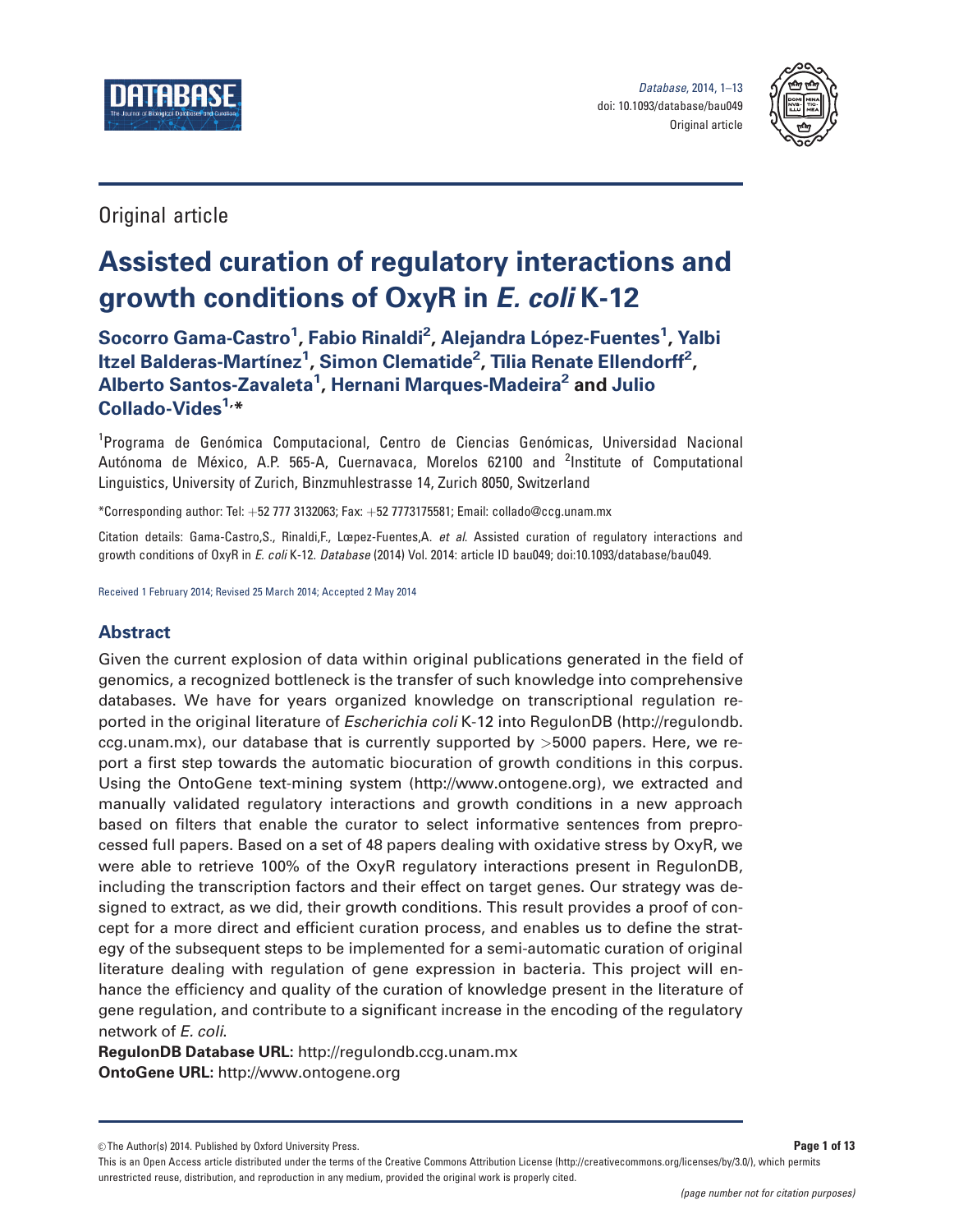#### Introduction

Genomics is facing the challenge to accelerate the pace of facilitating the access to large amounts of knowledge in forms adequate for human understanding. Biocuration is an activity at the core of transferring knowledge contained within original scientific literature to organized databases. RegulonDB is one of the primary databases initially published >15 years ago containing high-quality manually curated knowledge on, the regulation of transcription initiation in Escherichia coli K-12, the microbial organism with the largest corpus of publications  $(1, 2)$  $(1, 2)$  $(1, 2)$  $(1, 2)$ .

RegulonDB contains objects such as genes, promoters, transcription factors (TFs), transcription factor binding sites (TFBSs), terminators and operons. It also contains relationships of regulation among TFs and genes, promoters and operons that describe how a TF regulates in a positive, negative or dual way the expression of a gene at the level of transcription initiation. These types of relationships are called 'regulatory interactions' (RIs), which can be consider a tuple of the TF, effect, and target gene or transcription unit within specified experimental conditions (ECs). The precise content of an RI depending on the knowledge available may include only the target gene, its induction or repression, the TF and the condition under which this change of expression happens, or it may specify the regulated promoter and the set of TFBSs involved in the regulatory mechanism.

Keeping this information up to date has involved for years the work of around three full-time curators. It is true that their work has involved not only reading and extracting the knowledge from papers, but also participating in discussions to enrich our model of curation, increasing the set of properties that we extract from the literature, ways of better associating references, the incorporation of gene ontologies, the adaptations that novel technologies impose and the design of navigation, all essential activities in our electronic editing of gene regulation. In spite of the size of our curation team, we can barely cope with maintaining up to date the curation of transcriptional regulation for only one bacterium, E. coli K-12. We are, therefore, strongly motivated to modify our manual curation strategies, taking advantage of the benefits of natural language processing implementations that could enhance our performance to expand and enrich the quality and quantity of curated knowledge. In this work, we report our initial results from use of such technologies guided by our aim of encoding growth conditions.

Gene regulation enables the cell to adapt to changes in the environment. A fundamental piece of information that we have gathered from only a small number of papers is that of the conditions under which the regulatory mechanisms have been studied, more precisely the experimental conditions (ECs) and their corresponding control

conditions (CCs) used in the experiments to identify RIs. For simplicity, we refer to growth conditions (GCs) here, the pair of ECs and CCs.

The process of curation of GCs would require keeping track of the name of the GC, the control of the experiment, the growth media used, the temperature, the pH, the type of effect (induction or repression) on the regulated genes provoked by the transition from CC to EC, and the TF and sigma factor involved (when known) in such regulatory mechanisms. Thus, the biocuration challenge we face is to extract this type of relevant information from the large corpus of around 5000 papers currently curated by RegulonDB. This set of articles supports the knowledge of mechanisms present in RegulonDB with experiments performed since the 1980s, or even 1970s, to date. Doing this work manually would require a considerable amount of time. This specific challenge motivated us to initiate the collaboration between RegulonDB scientists and the OntoGene group, leveraging on their expertise in textmining tools. This collaboration allowed our RegulonDB team to use the text-mining tools developed by the OntoGene group and their assisted curation interface (ODIN) to simplify and accelerate the curation process.

OntoGene/ODIN provides a flexible, customizable environment for document-centric curation approaches. OntoGene/ODIN has been previously described in several publications [\(3–5](#page-11-0)). The OntoGene team at the University of Zurich, working in collaboration with RegulonDB curators, adapted and expanded ODIN for the specific needs of this project.

We here report a proof of concept project that addresses the extraction of RIs and GCs from the set of 48 papers cited by RegulonDB supporting the regulation of gene expression by OxyR, the transcriptional regulator for the expression of antioxidant genes in response to oxidative stress and, in particular, to elevated levels of hydrogen peroxide ([6,](#page-11-0) [7](#page-11-0)). OntoGene/ODIN has been customized for the curation of gene regulation in E. coli. The set of selected papers were processed and made available to curators in the OntoGene/ODIN interface. The curators focused on RIs and their corresponding GCs, extracting informative sentences, as opposed to reading the complete papers. Our manual-assisted curation shows highly positive results as evaluated with interactions present in RegulonDB supported by these 48 papers on one hand, as well as with the specific and less detailed GCs validated by curators.

## Materials and methods

The OntoGene text-mining system contains modules for entity recognition and relation extraction, based on rule-based approaches (e.g. lexical lookup with variants) as well as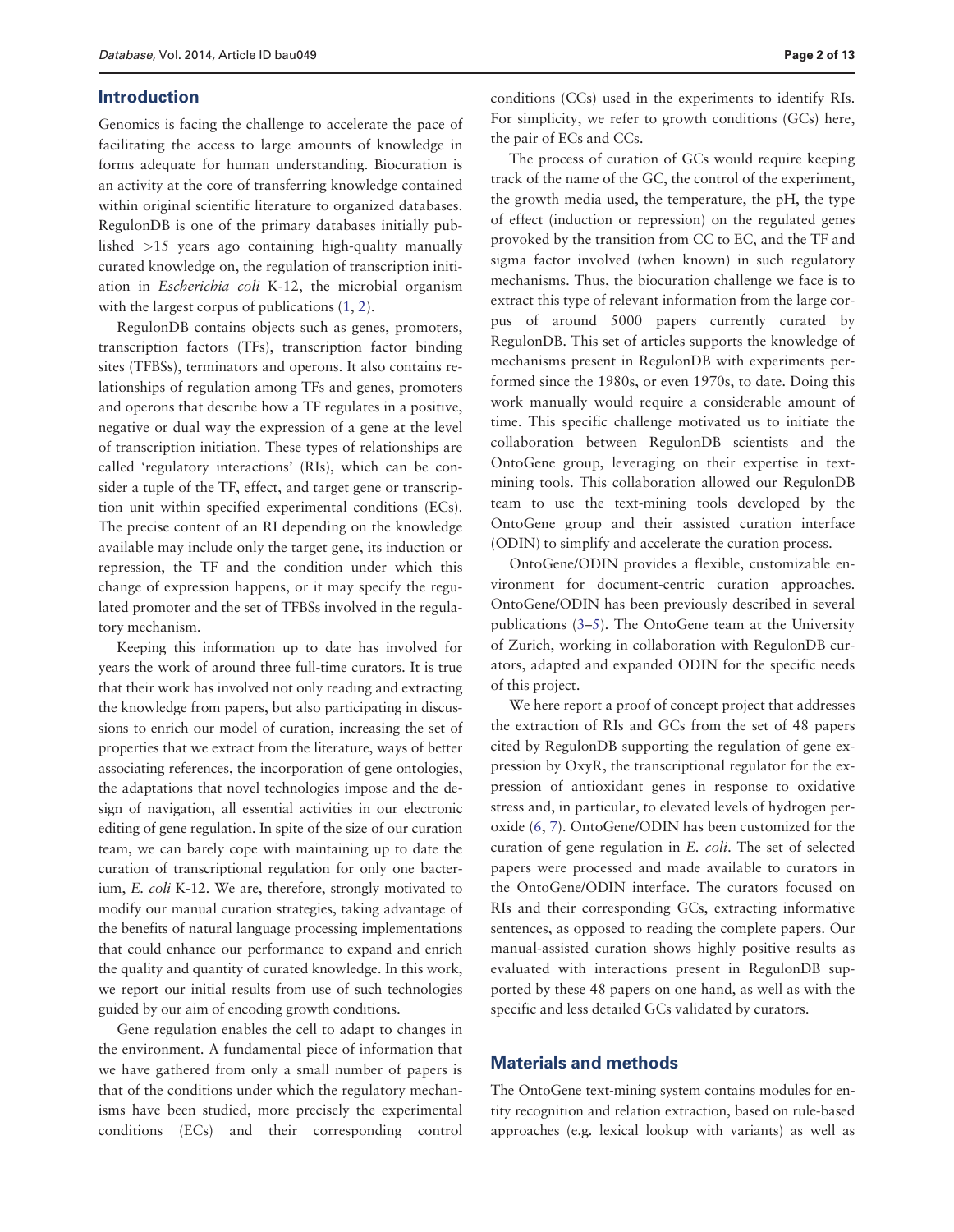machine-learning approaches (e.g. maximum entropy techniques). For the initial annotation of domain entities (genes, TFs, GCs, etc) in the RegulonDB papers, we used only a simple lexical lookup approach for named entity extraction.

We used the complete list of genes of E. coli Version NC\_000913.2 GI:49175990 from GenBank and contained in RegulonDB [\(http://regulondb.ccg.unam.mx/menu/](http://regulondb.ccg.unam.mx/menu/download/datasets/files/GeneProductSet.txt) [download/datasets/files/GeneProductSet.txt](http://regulondb.ccg.unam.mx/menu/download/datasets/files/GeneProductSet.txt)) for building dictionaries to be used by OntoGene for the automated annotation. Additionally, RegulonDB provides words that indicate the type of effect caused under a given GC ('activation', 'repression' and a complete list of their synonyms), which were also added to the terminological base of OntoGene. We worked with 48 articles that were identified in RegulonDB version 8.5 given the references to all objects, RIs, operons, promoters and terminators of genes subject to OxyR regulation. Papers were extracted from PubMed in different formats (PDF, XML) and processed using the PDFlib Text Extraction Toolkit for text manipu-lation [\(http://www.pdflib.com/?id](http://www.pdflib.com/?id=12)=[12\)](http://www.pdflib.com/?id=12). These articles were automatically annotated by using the OntoGene pipeline and the terminology provided by RegulonDB, which includes types such as gene, effect, TFs, etc.

The set of sentences, individually enumerated, contained within those papers was then viewed through ODIN (OntoGene Document Inspector), a flexible browser-based client application that interfaces with the OntoGene server. The curator then used the facilities provided by ODIN to visualize selected annotations, and, if necessary, modify them.

The OntoGene team implemented a new capability within ODIN called 'sentence filters', that allows users to specify a simple logical condition that functions as a filter, i.e. only sentences satisfying the specified condition are listed ([Figure 1](#page-3-0)). The curator used these filters to select and visualize, in those 48 articles, only those sentences containing the name of a target gene and a word for the type of effect. Our hypothesis was that the GCs would be part of sentences containing the target gene and the effect of the TF. Once these sentences were extracted, a series of analyses were performed as shown in the following sections.

## Results and discussion

From the 48 papers related to OxyR, we found that 43 papers contributed with at least one sentence after applying the filter in ODIN that requires a target gene and the effect; the other five papers did not contribute any further to this analysis. We verified that these five papers do not contain information about any RI or GC, although they have information about promoters and other elements related to the content of RegulonDB.

The 48 papers contain 12 037 sentences, and we read only 1375 sentences that were the result of applying the filter. That is, we read only 11.4% of the sentences in these papers. We obtained information on GCs and RIs from 550 of the 1375 sentences. The remaining 825 sentences contain information about other types of regulation, such as regulation by small RNAs and regulation of activity of proteins. This is valuable information that we can process to expand our curation beyond our current focus on regulation of transcription initiation.

#### Normalized structures derived from sentences.

Our first observation was the rich variety of linguistic expressions used to describe the same content. Certainly, authors use different words to express the same idea. Thus, we considered it a necessity to create a common representation to normalize the information irrespective of the original wording of the sentences in a paper. Based on the analyses of the complete set of informative sentences focused on extracting information on GCs, we mapped all informative sentences into three different normalized structures:

- 'TF [effect] gene [GC]'
- 'TF [effect] gene'
- '[effect] gene [GC]'

The first structure is the most complete, it has information about the TF that positively or negatively (effect) regulates the target gene(s) and the GC(s) used. The other two structures are less informative. The second structure is similar to the first except that it does not contain the GC, whereas the third one has no TF included. The last two structures are also worth curating as not all regulatory mechanisms are equally well-known, and this partial information will most likely be, later on, complemented with other sentences and new papers.

When these structures are mapped to specific sentences, they look, for example, as follows: 'MntR  $[+]$  mntH [manganese]', which reads as follows: the MntR TF positively regulates the expression of the mntH gene in the presence of manganese. [Table 1](#page-3-0) illustrates four different instances of this semantic structure in the same paper ([8\)](#page-11-0).

A total of 898 instantiated structures were derived from the 43 papers. It should be noted that the relationship between a sentence of a paper and its corresponding structure is not always going to be 1:1. One sentence may require two or more structures to represent all its information. For example, we could extract the structures shown in [Table 2](#page-4-0) from the following sentence: 'The two binding modes probably allow OxyR to repress the oxyR and mom promoters during normal growth, while activating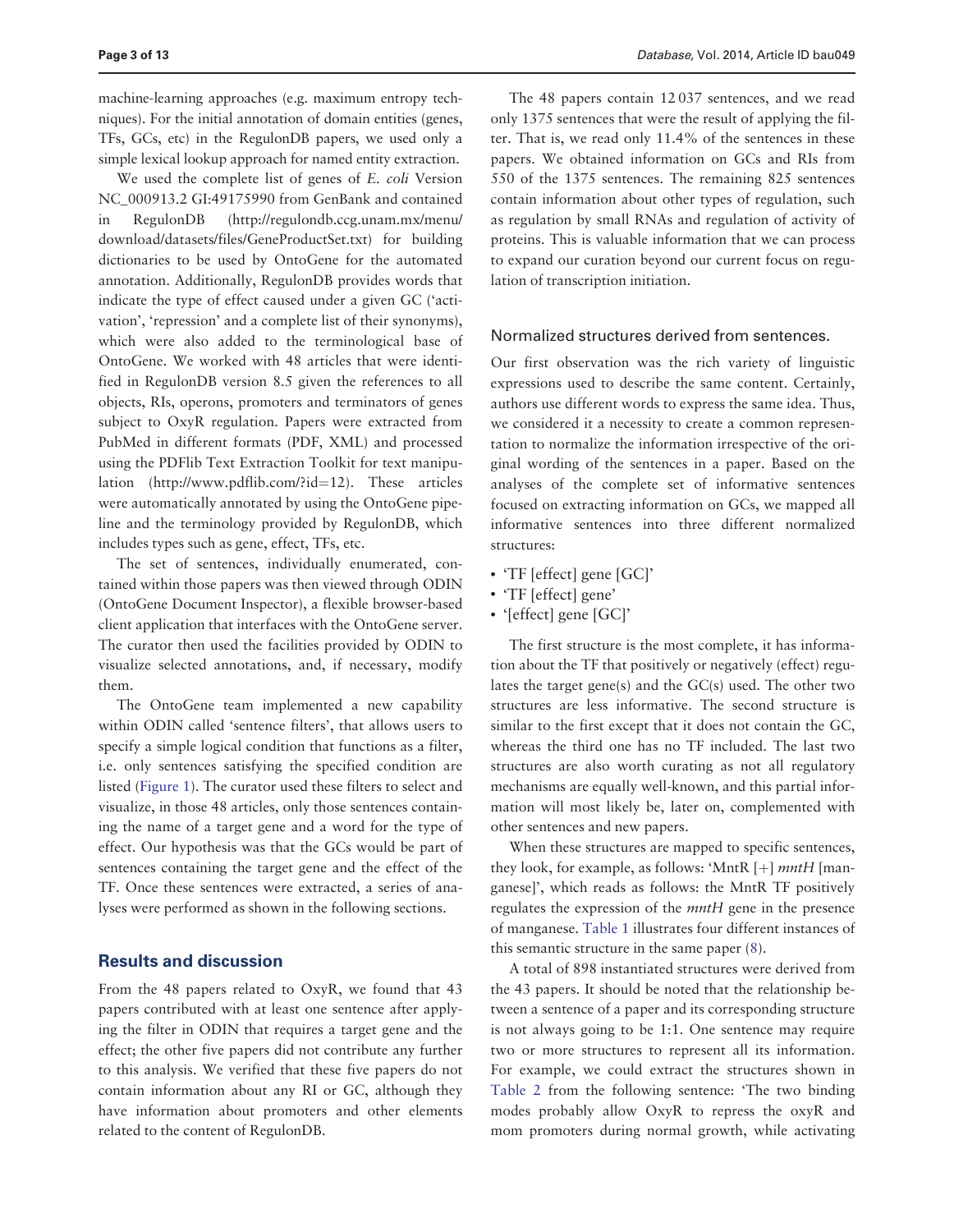<span id="page-3-0"></span>

| <b>Show Term Table</b>                                                      |                                        |                                                                                       |                | <b>Annotation</b>       |                    |                     |                     |              |                      |                       |              |
|-----------------------------------------------------------------------------|----------------------------------------|---------------------------------------------------------------------------------------|----------------|-------------------------|--------------------|---------------------|---------------------|--------------|----------------------|-----------------------|--------------|
| <b>Show Concept Table</b>                                                   |                                        |                                                                                       |                |                         | Interactions       | <b>Concepts</b>     |                     |              |                      |                       |              |
| Show Interaction Table                                                      |                                        | ahpCF , which encode hy - droperoxidase I and an alkyl                                |                |                         | $\epsilon$ Refresh | Selected            | <b>O</b> Unselected |              | Focus                | Export                |              |
| Mark by Concept Type                                                        | - spectively (Tartaglia et al., 1989). | site OxvR not only represses expression of its own                                    |                | $\triangledown$         | Concept            |                     | <b>Name</b>         | <b>Score</b> | Freq                 | <b>Type</b>           | Zone         |
| "AND" Filters                                                               |                                        | Contains COND-NOUN  , a gene tran - scribed divergently                               | ⊞              | IJ                      |                    | ECK120011302        | OxyR                | 100.00       | 17                   | <b>TF</b>             | text         |
|                                                                             | Contains EFFECT                        | $data$ ).                                                                             | ⊞              | V                       |                    | ECK120009244        | oxyR                | 100.00       | 16                   | TU                    | text         |
| <b>Reset View</b>                                                           | <b>Contains GC</b>                     | site and the start of the OxyR -                                                      | 田              | IV                      | EFFECT003          |                     | activates           | 100.00       | $\overline{2}$       | <b>EFFECT</b>         | text         |
| regulated transcript up - st                                                | Contains GENE                          | qene (data not shown).                                                                | 田              | v                       |                    | CONDNOUN001         | transcri            | 100.00       | $\blacktriangleleft$ | COND-N                | text         |
| S135 The DNAase I footprint                                                 | <b>Contains RNA</b>                    | Indicate some binding by reduced                                                      | $\boxplus$     | V                       |                    | CONDNOUN007         | transcri            | 100.00       | $\mathbf{1}$         | COND-N                | text         |
| OxyR, but in retro - spect                                                  | <b>Contains TF</b>                     | footprint at the katG pro -                                                           | ⊞              | v                       | COND050            |                     | oxidativ            | 100.00       | $\overline{4}$       | GC                    | text         |
| moter probably reflects de                                                  | <b>Contains TU</b>                     |                                                                                       | $\blacksquare$ | V                       | EFFECT042          |                     | represses           | 100.00       | 3                    | <b>EFFECT</b>         | text         |
| S163 We also assayed the C<br>and found that OxvR - der                     | <b>Contains COLOMBOS</b>               | and $O \sim 020304X$ ( $\sqrt{0xyS}$ ) fusions<br>oxyS expression upon treatment      | 田              | V                       |                    | ECK120003891        | vfaK                | 100.00       | $\mathbf{1}$         | <b>GENE</b>           | text         |
| with hydrogen peroxide wa                                                   | <b>Contains CONDITION</b>              | $120304X$ ( $\sqrt{oxyS}$ ) mutation (                                                | ⊞              | IV                      | oxidizing          |                     | oxidizing           | 100.00       | $\overline{2}$       | <b>CONDITION</b>      | text         |
| data not shown ).                                                           | <b>Contains OPERON</b>                 |                                                                                       | ⊞              | $\triangledown$         |                    | reducing conditions | reducin             | 100.00       | $\overline{2}$       | <b>CONDITION</b> text |              |
| S166 The endogenous ahpt                                                    | <b>Remove Filter</b>                   | tly induced by hydrogen                                                               | 田              | ⊽                       | EFFECT027          |                     | induced             | 100.00       | $\overline{2}$       | <b>EFFECT</b>         | text         |
| peroxide (data not shown).                                                  |                                        |                                                                                       | $\blacksquare$ | $\overline{\mathbf{v}}$ |                    | exposure to hydrog  | exposur             | 100.00       | $\mathbf{1}$         | <b>CONDITION</b> text |              |
|                                                                             |                                        | S218 When two nucleotides at contact point 5 in the oxyRS site were mutated to the    | 田              | V                       |                    | ECK120009227        | katG                | 100.00       | $\overline{4}$       | <b>TU</b>             | text         |
|                                                                             |                                        | corresponding bases in the ahpC promoter (O1020304X), reduced OxyR was no             | ⊞              | V                       |                    | ECK120000504        | <b>b3942</b>        | 100.00       | $\overline{4}$       | <b>GENE</b>           | text         |
| longer able to bind in vitro and did not repress the oxyR promoter in vivo. |                                        |                                                                                       | $\blacksquare$ | V                       |                    | ECK120009267        | ahpCF               | 100.00       | $\mathbf{1}$         | TU                    | text         |
|                                                                             |                                        | S220 Therefore, OxyR can act to repress oxyR and momR expression during               | 田              | IV                      |                    | ECK120051388        | ahpCF               | 100.00       | $\mathbf{1}$         | TU                    | text         |
| normal growth and activate katG, ahpC<br>stress (Figure 8).                 |                                        | dps , and gorA upon oxida - tive                                                      | 田              | v                       | EFFECT041          |                     | repress             | 100.00       | $\overline{4}$       | <b>EFFECT</b>         | text         |
|                                                                             |                                        | \$233 In the presence of CRP, MalT is repositioned to three adjacent sites of lower   | ⊞              | $\overline{v}$          |                    | ECK120020431        | oxyS                | 100.00       | 5                    | TU                    | text         |
| affinity and is thereby properly aligned to activate malk expression.       |                                        |                                                                                       | 田              | IJ                      |                    | ECK120002558        | <b>b4458</b>        | 100.00       | 5                    | <b>GENE</b>           | text         |
|                                                                             |                                        | S236 The shift in binding also allows   OxyR to repress its own expression under both |                | EV                      | EFFECT036          |                     | regulated           | 100.00       | $\mathbf{1}$         | <b>EFFECT</b>         | text         |
| oxidizing and reducing conditions , while only activating katG, ahpC,       |                                        | gorA,                                                                                 | ⊕              | V                       |                    | ECK120000405        | gorA                | 100.00       | 3                    | <b>GENE</b>           | text         |
| and dps upon oxidative stress.                                              |                                        |                                                                                       |                | <b>B</b>                |                    | CONDNOUN003         | promoter            | 100.00       | $\overline{1}$       | COND-N                | text         |
|                                                                             |                                        | S361 The dps promoter is activated by OxyR during growth and by IHF and a s           |                | 日マ                      | EFFECT009          |                     | decreased           | 100.00       | $\overline{1}$       | <b>EFFECT</b>         | text         |
| in stationary phase.                                                        |                                        |                                                                                       |                | $(73 - 172)$            | <b>FEFECTOOL</b>   |                     | $n$ mble creditum   | 10000        | $\blacktriangleleft$ | <b>FEEFAT</b>         | <b>Amunk</b> |
|                                                                             |                                        |                                                                                       |                |                         |                    |                     |                     |              |                      |                       |              |

Figure 1. The display of ODIN adapted for curation in RegulonDB.

| <b>Table 1.</b> The same sematic structure obtained from several sentences |
|----------------------------------------------------------------------------|
|----------------------------------------------------------------------------|

| Sentence                                                                                                                                                                                                                                                     | Semantic structures                |
|--------------------------------------------------------------------------------------------------------------------------------------------------------------------------------------------------------------------------------------------------------------|------------------------------------|
| We also discovered that the <i>mntP</i> gene (formerly $yebN$ ), encoding a putative efflux pump, is <b>upregulated</b><br>by manganese through MntR.                                                                                                        | MntR $[+]$ <i>mntP</i> [manganese] |
| Taken together, the observations that <i>mntP</i> is upregulated by manganese through MntR, while its dele-<br>tion causes dramatic sensitivity to manganese and increased intracellular manganese levels indicate<br>that MntP functions as an efflux pump. | MntR $[+]$ <i>mntP</i> [manganese] |
| We additionally found that expression of the <i>mntP</i> gene is upregulated by manganese through MntR.                                                                                                                                                      | MntR $[+]$ <i>mntP</i> [manganese] |
| We demonstrated MntR-dependent upregulation of <i>mntP</i> upon exposure to manganese (Figure 8), indi-<br>cating that in addition to repressing gene expression, MntR can positively regulate transcription.                                                | MntR $[+]$ <i>mntP</i> [manganese] |

The words in bold are those extracted in the corresponding normalized semantic structures.

katG, ahpCF, dps, gorA, and oxyS only upon oxidative stress' ([9\)](#page-11-0).

Note that our mapping rules associate a specific sentence with the most complete possible structure. However, as shown, a single sentence may instantiate different structures with different regulatory content (interactions). In this example, the following structures were not included: (i) the  $(OxyR[-]$  mom) because the mom gene is absent in E. coli; (ii) (OxyR [-] oxyR normal growth) because 'normal growth' is not informative.

As shown below, these normalized structures simplify the interpretation of the data and enable the comparison and counting of sentences with the same meaning, irrespective of the flexibility in expression that ocurs in natural language.

## Homogenization and structuring of terminology

A similar effort of normalization at the level of individual words is required for effect, GC, gene and TF. To express that a gene is activated, terms such as 'activated transcription', 'initiated transcription' and 'increased transcription' are used among several others. Similarly, GCs can be expressed in several ways and at different levels of detail.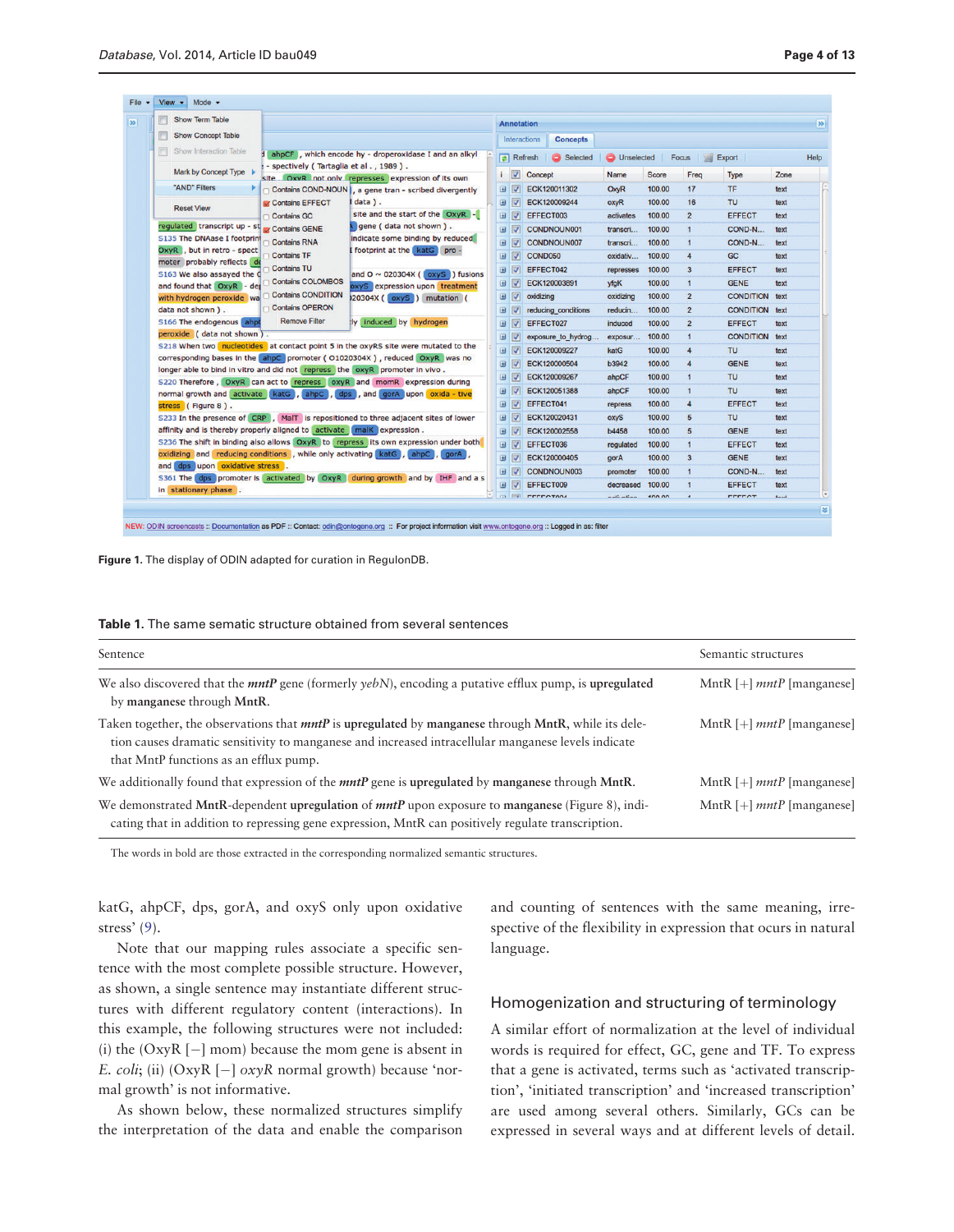#### <span id="page-4-0"></span>Table 2. Several semantic structures obtained from a unique sentence

| Sentence                                                                                                                                                                                  | Semantic structure                  |
|-------------------------------------------------------------------------------------------------------------------------------------------------------------------------------------------|-------------------------------------|
| The two binding modes probably allow OxyR to repress the oxyR and mom promoters during normal<br>growth, while activating katG, ahpCF, dps, gorA and oxyS only upon oxidative stress.     | $OxyR$ $\left[-\right]$ oxyR        |
| The two binding modes probably allow OxyR to repress the oxyR and mom promoters during normal<br>growth, while activating katG, ahpCF, dps, gorA and oxyS only upon oxidative stress.     | $OxyR$ [+] katG [oxidative stress]  |
| The two binding modes probably allow $OxyR$ to repress the $oxyR$ and mom promoters during normal<br>growth, while activating katG, ahpCF, dps, gorA and oxyS only upon oxidative stress. | $OxyR$ [+] ahpCF [oxidative stress] |
| The two binding modes probably allow OxyR to repress the oxyR and mom promoters during normal<br>growth, while activating katG, ahpCF, dps, gorA and oxyS only upon oxidative stress.     | $OxyR$ [+] dps [oxidative stress]   |
| The two binding modes probably allow $OxyR$ to repress the $oxyR$ and mom promoters during normal<br>growth, while activating katG, ahpCF, dps, gorA and oxyS only upon oxidative stress. | $OxyR$ [+] gorA [oxidative stress]  |
| The two binding modes probably allow $OxyR$ to repress the $OxyR$ and mom promoters during normal<br>growth, while activating katG, ahpCF, dps, gorA and oxyS only upon oxidative stress. | OxyR [+] oxyS [oxidative stress]    |

The words in bold are those extracted in the corresponding normalized semantic structures.

For example, 'oxidative stress' and 'exponential phase' might appear in different sentences with different words, such as:

- oxidative stress, oxidizing conditions, oxidants, oxidant
- during growth, exponentially growing, exponential growth, exponential phase, exponentially growing cells, logarithmic phase, log phase

We identified all the synonymous terms of GCs, and selected one as the reference, and then we replaced the synonyms with the reference in our semantic structures. In the cases shown above, we selected 'oxidative stress' for the first set of terms, and 'exponential phase' for the second set of terms, as these were the most frequently used in the corpus.

A separate issue is the benefits of using the hierarchical structure in the ontology of the different levels of detail used to describe GCs. Efforts such as those of COLOMBOS and PortEco, dealing with repositories of microarray experimental data, use either use previous ontologies or develop their own [\(10](#page-11-0), [11\)](#page-11-0). Thanks to an initial collaboration with the COLOMBOS team, we are using their descriptions as an alternative dictionary of conditions within ODIN (See [Figure 1](#page-3-0)).

For example, 'oxidative stress', can be studied using names of various chemical compounds such as hydrogen peroxide and paraquat, when they are in the growth medium. Therefore, when a gene is analyzed and its expression is affected under treatment with hydrogen peroxide, it is relatively common to find expressions such as 'the gene is activated by oxidative stress' and 'the gene is activated by hydrogen peroxide'. Among the search terms, oxidative stress and hydrogen peroxide are actually two ways to describe the same experiment in that paper, with the only difference being that the former is expressed

using a more general term, and the latter using a more specific term.

Synonyms are also used for TFs and gene names. We used the same mapping of synonyms to the main name of the gene or TF based on the names of objects commonly used in RegulonDB and in EcoCyc ([12\)](#page-11-0).

Having solved the problems of the variety of sentences with the same meaning and synonyms for elements involved in RIs, we were able to initiate the analysis of the content of all the informative sentences extracted from the corpus of OxyR literature.

#### OxyR RIs and their GCs

The purpose of this work was to validate the results derived from reading only the sentences selected automatically within ODIN, instead of reading the complete paper, as has been done for years in curating RegulonDB. We examined the selected sentences from the 43 articles and obtained the structures derived from each one of them. They were collected and compared in order to analyze what type of information they expressed.

We initially obtained the list of the 21 RIs of OxyR from RegulonDB ([Table 3](#page-5-0)), and we compared them with the information in the semantic structures from this curation experiment when it contained the token 'OxyR', e.g., 'OxyR  $[+]$  oxyS' or 'OxyR  $[+]$  trxC [hydrogen peroxide treatment]'. We realized that through assisted curation and review of only the filtered informative sentences, we could identify all 21 RIs of OxyR contained in RegulonDB.

In addition, we could correctly identify the effect of 19 of the 21 RIs, while in the two remaining RIs ( $OxyR$  [-] flu) and (OxyR  $[+]$  oxyS), we could identify in the corpus some sentences describing positive effects and other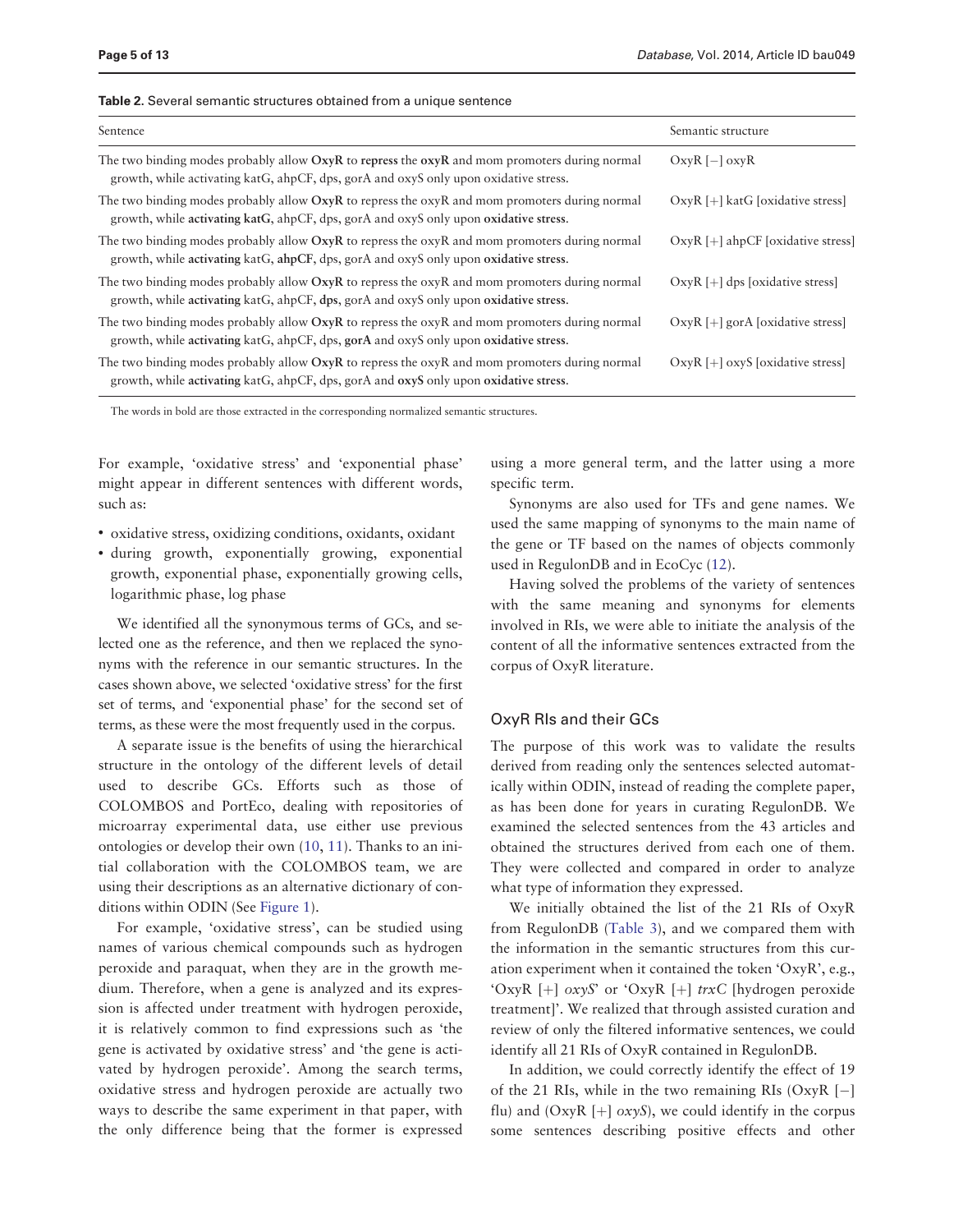#### <span id="page-5-0"></span>Table 3. OxyR RIs and their GCs

| Page 6 o |  |
|----------|--|
|          |  |

| Interaction number | GENE/operon target  | <b>EFFECT</b>         | GC                                                               |
|--------------------|---------------------|-----------------------|------------------------------------------------------------------|
| 1                  | fhuF                | Repressor             | Hydrogen peroxide treatment                                      |
| $\overline{2}$     | flu                 | 'Activator/repressor' | Hydrogen peroxide treatment                                      |
| 3                  | gor                 | Activator             | Hydrogen peroxide treatment                                      |
| $\overline{4}$     | grxA                | Activator             | Hydrogen peroxide treatment                                      |
| 5                  | katG                | Activator             | Hydrogen peroxide treatment                                      |
| 6                  | mntH                | Activator             | Hydrogen peroxide treatment                                      |
| 7                  | oxyS                | Activator/repressor   | Hydrogen peroxide treatment                                      |
| 8                  | sufABCDSE           | Activator             | Hydrogen peroxide treatment                                      |
| 9                  | trxC                | Activator             | Hydrogen peroxide treatment                                      |
| 10                 | uof-fur             | Activator             | Hydrogen peroxide treatment                                      |
| 11                 | ychF                | Repressor             | Hydrogen peroxide treatment                                      |
| 12                 | ahpCF               | Activator             | Hydrogen peroxide treatment, ascorbate treatment                 |
| 13                 | dps                 | Activator             | Hydrogen peroxide treatment, exponential phase, stationary phase |
| 14                 | gntP                | Repressor             | Not found                                                        |
| 15                 | hcp-hcr             | Activator             | Not found                                                        |
| 16                 | uxuAB               | Repressor             | Not found                                                        |
| 17                 | ybjC-nfsA-rimK-ybjN | Repressor             | Not found                                                        |
| 18                 | yhjA                | Activator             | Not found                                                        |
| 19                 | dsbG                | Activator             | Oxidative stress                                                 |
| 20                 | hemH                | Activator             | Oxidative stress                                                 |
| 21                 | oxyR                | Repressor             | Oxidative stress, reducing conditions                            |

List of all RIs for OxyR extracted from the corpus. The RIs that show a dual effect 'activator/repressor' are discussed in the text. For some RIs, no GC was found.

describing negative effects for these two interactions, see Table 3.

We found sentences describing a positive and a negative effect of OxyR on the flu gene. However, 65 sentences described a negative effect, and only one described a positive effect, and in three cases the effect was described as 'not repression'. Therefore, the effect is very likely to be negative, exactly as it is reported in RegulonDB. We assumed that the sentences mentioning a positive effect referred to a mutant. A review of the articles confirmed that these sentences were describing mutants not capable of suppressing the *flu* gene. This illustrates the need for context by including additional sentences for a precise curation, especially because mutants are frequently used to provide evidence for RIs.

The other instance in which  $(OxyR \t{+} f/u)$  occurred was in a paper suggesting that besides the known negative effect, there is an indirect positive role of OxyR on flu. This apparent error was corrected by the curator. In fact, indirect effects are not included in RegulonDB.

Another case of inconsistency is that of the OxyR  $[+]$  $oxyS$  interaction. In a sentence it was mentioned that  $oxyS$ is repressed by OxyR; however, the reference associated with this sentence clearly stated that  $\alpha xyS$  is activated, not repressed. Thus, this is not an error of our system, but a consequence of an erroneous citation. It is worth noting that 18 sentences mentioned that OxyR activate oxyS, against only one indicating a repression. These few

inconsistencies, here limited to two interactions out of 21, show the necessity of the attentive work required of a curator.

In addition to the RIs of OxyR already present in RegulonDB, we also extracted 14 RIs of OxyR that are not present in RegulonDB; those in which OxyR regulates the genes yaaA, yaeH, yaiA, ybjC, ybjM, ydcH, ydeN, yfiA, ygaQ, ygaR, yhjA, yljA, ytfK and hemF-rcsC. The first 13 interactions were reported in a single article describing an experiment of transcriptome analysis. Given our more strict curation criteria, such cases with a weak evidence are incorporated into RegulonDB only if they contain additional evidence such as the identification of the DNAbinding site for the TF ([13](#page-11-0)). The last of the RIs (OxyR activates the expression of genes for the unit of transcription hemF-rcsC) was found in an article that cited a work from 1994, which had escaped our curation. This showed that the use of assisted curation can help to identify gaps in the conventional process of manual curation.

The main goal of this current work is to extract GCs missing in RegulonDB. In this work, we identified the GCs for 16 of the 21 RIs of OxyR. The predominant condition is 'hydrogen peroxide treatment' (Table 3, fourth column), indicating that our results are correct, as the OxyR protein is normally active under the condition of 'oxidative stress' [\(6](#page-11-0), [7](#page-11-0)). It is also active under conditions of reduction, in which case it represses itself [\(14](#page-11-0)), which is also shown in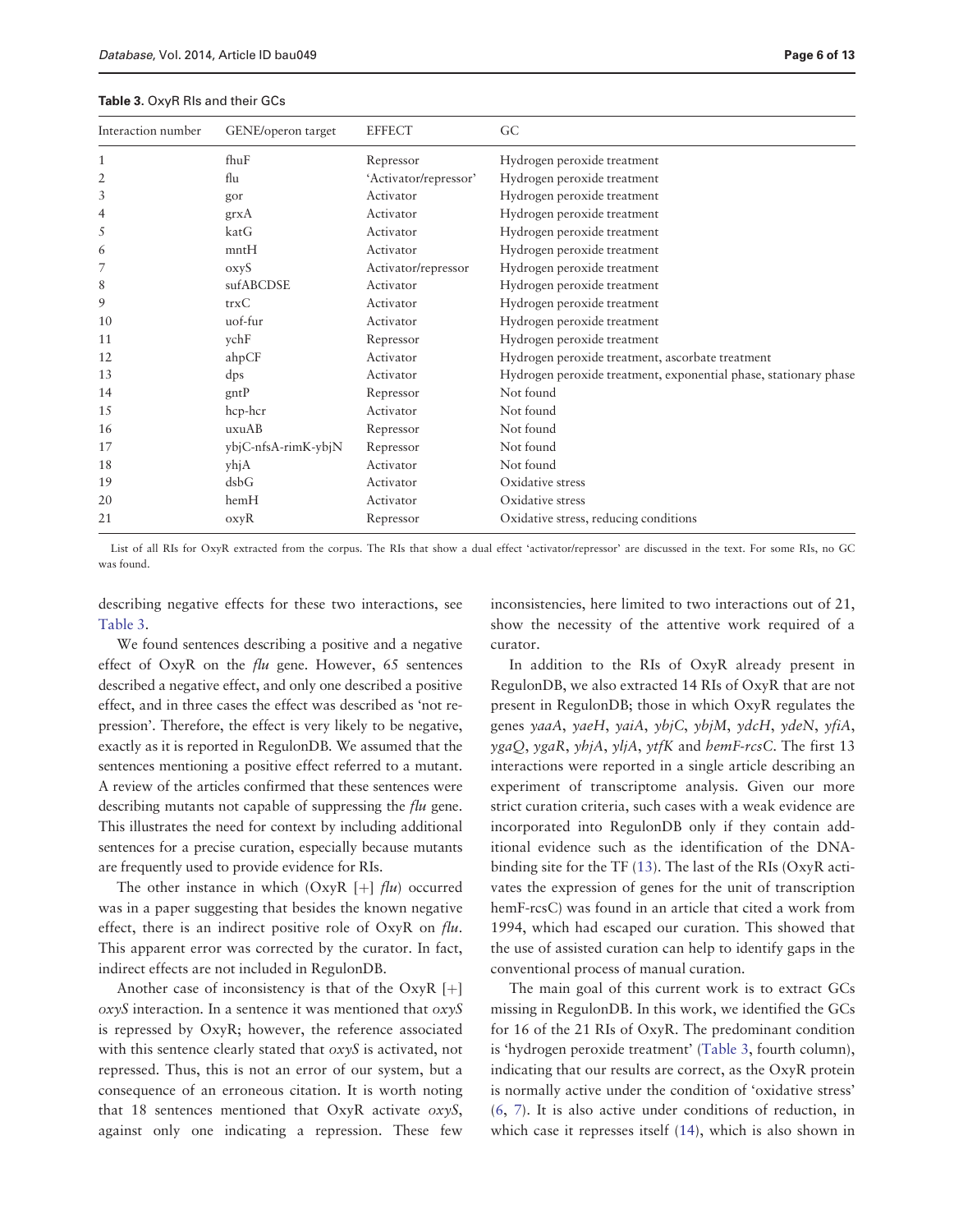our results [\(Table 3](#page-5-0), interaction 21). Identification of a predominant condition suggesting that the capability to inspect a set of articles about a specific TF, instead inspecting of each single article in isolation, might be a more reliable way to validate the results for GCs because most TFs are active or inactive under few specific conditions.

These initial results already show the advantages of using an assisted curation environment. By assisted curation we mean a combination of text-mining approaches and the work of an expert curator. In terms of RIs, our assisted curation recuperated 100% of all OxyR RIs with no false positives, and 76% of their corresponding GCs and no false positives. We assume that besides the 1375 phrases automatically extracted, there are many that may refer to RIs of a variety of TFs, including OxyR. We know there are sentences describing in a different linguistic context the same interactions of OxyR. However, missing them did not affect our final result of obtaining all RIs and most of the GCs. This means that there may be other linguistic structures that could work equally well to those we designed.

#### Additional RIs and their GCs

In this same corpus of papers, in addition to the OxyR RIs, we identified 29 RIs for a variety of TFs, with their corresponding GCs. These RIs involved the TFs AraC, ArcA, CRP, Fis, FNR, Fur, IHF, IscR, MntR, NarL, NarP, SigmaS and SoxS [\(Table 4\)](#page-7-0). We also found 75 RIs for which we could not identify the GCs used in their identification (for the TFs ArcA, CaiF, CRP, CysB, Fis, FNR, Hns, IlvY, LexA, Lrp, LysR, MalT, MarA, MetR, NarL, NarP, PhoB, Sigma70, SigmaS, SoxR and SoxS) (data not shown). Additionally, we identified 67 associations between GCs and target genes where the regulator executing the regulatory effect was missing in the literature. The incomplete RI tuples are shown in [Table 5.](#page-8-0) Note that in these cases we used 'induction' and 'inhibition' for referring to inducible and repressible systems, as used in the literature of microbial physiology when the precise activator or repressor has not yet been identified.

Within these interactions, we found some genes whose expression is induced by hydrogen peroxide; therefore, such genes can be considered as candidates for OxyR regulation.

Within this whole set of 105 RIs  $(29 + 75)$ , we found 94 in RegulonDB and only 10 were missing in the database. One of them is an indirect effect, four are proposed based on microarray experiments, and four have not been curated in the database.

## Excluded interactions

Some interactions among target genes, TFs and GCs were not considered in these results for several reasons,

essentially because of descriptions that we do not consider to be sufficiently informative. In some cases there is a lack of specificity in the effect, for instance when words like 'regulated', 'not repressed' or 'not induced' are used. We decided to ignore such cases and select only those sentences that mentioned whether the gene is activated or repressed. However, in some cases, the sentences containing only the term 'regulated' were useful to validate other sentences with the same gene or TF when the directionality of the effect (activated or repressed) was clearly stated. In some cases, we also considered sentences containing the assertion that 'no effect' was observed because we believe that it is quite important to also encode negative results.

Another case of excluded interactions is when the term for GC is too ambiguous, such as 'the X gene is regulated by pH'. In addition to missing directionality for the effect, the GC (pH) in this case is underspecified.

Also, all the negative SigmaS interactions were excluded. Sigma factors are subunits of RNA polymerase and allow the recognition of the promoter to initiate transcription. Thus, the negative effect of sigma factors has to be in principle an indirect effect, and we do not systematically gather indirect effects in our curation routine. Finally, cases where the operon name was not clearly identified were also excluded (See the section on future improvements, below).

## Identification of the reference for the OxyR interactions

To include an RI in RegulonDB, we need to identify the original paper that provides the evidence for the RI between gene, TF and condition. In this section, we describe our initial work in this direction, with the aim of extracting the reference as part of the curation process within ODIN.

We have thought of several strategies to identify the original paper reporting a piece of knowledge. For example, we can assume that informative sentences with a reference are citing previous work (See 'Reference' in [Table 6\)](#page-9-0). Such cited paper could be the original paper.

On the other hand, sentences which clearly state that the RI has been derived from a specific experiment, and also sentences containing references to figures or tables within the same paper, are likely to be describing experimental results obtained by the authors (See 'Evidence', and 'Figure/Table' in [Table 6](#page-9-0)).

Another strategy that could be adopted to identify the reference for a RI is the frequency with which it is mentioned within a single paper. For example, if the same RI occurs more than three times in a paper, it is highly likely that interaction is supported by the experiments described in that article. However, it is not possible to draw the opposite conclusion, i.e. the fact that a result is mentioned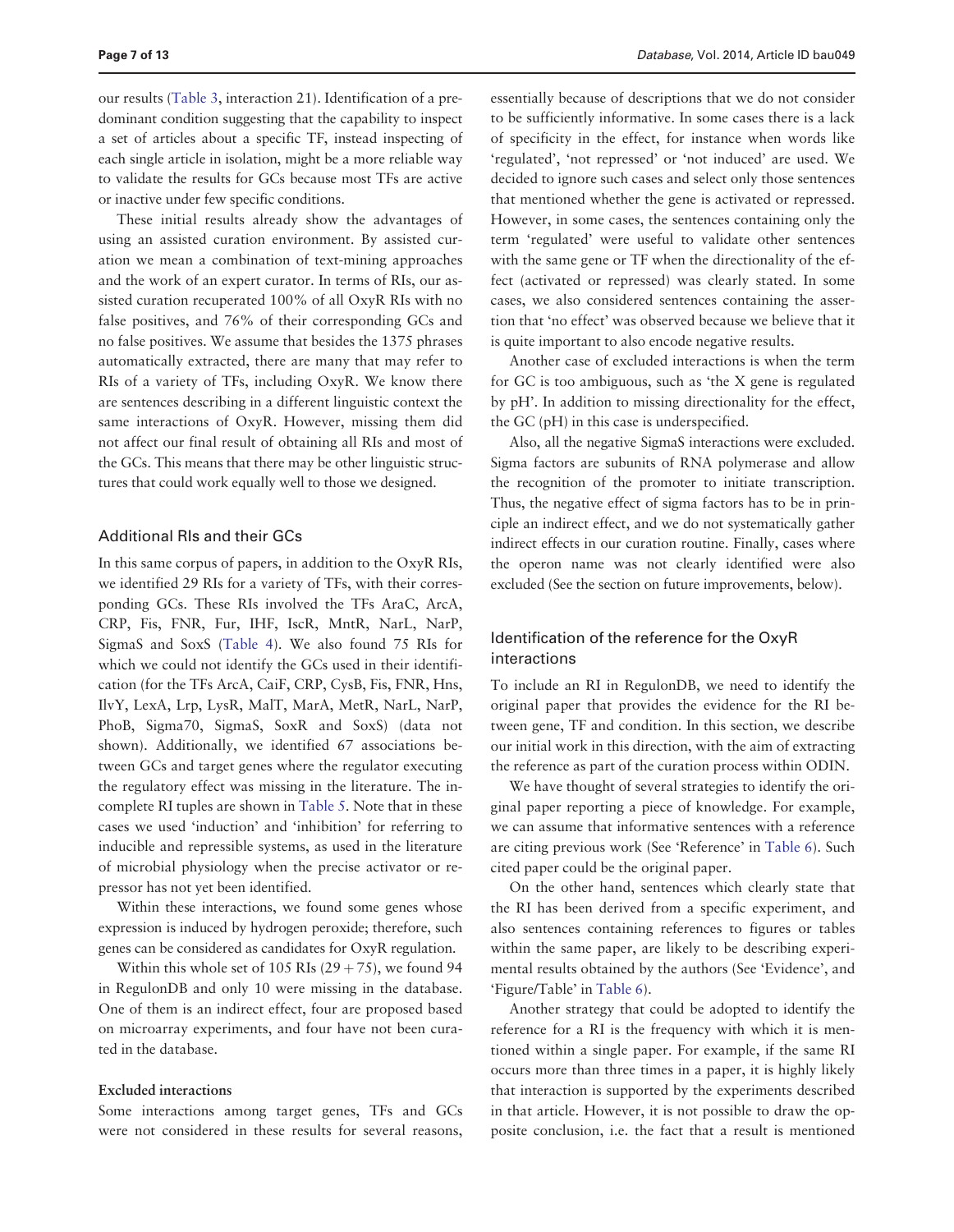<span id="page-7-0"></span>

| <b>Table 4.</b> RIs and their GCs of several TFs |  |  |  |  |  |  |  |
|--------------------------------------------------|--|--|--|--|--|--|--|
|--------------------------------------------------|--|--|--|--|--|--|--|

| TF name        | GENE/operon name    | <b>EFFECT</b> | GC                                                   |
|----------------|---------------------|---------------|------------------------------------------------------|
| AraC           | ara                 | Repressor     | Absence of arabinose                                 |
| ArcA           | cydAB               | Activator     | Anaerobiosis                                         |
| ArcA           | gltA                | Repressor     | Anaerobiosis                                         |
| ArcA           | sdhCDAB             | Repressor     | Anaerobiosis, anoxic transition                      |
| ArcA           | sodA                | Repressor     | Anaerobiosis                                         |
| <b>CRP</b>     | oxyR                | Activator     | Exponential phase                                    |
| Fis            | acs                 | Repressor     | Exponential phase                                    |
| <b>FNR</b>     | yfgF                | Activator     | Anaerobiosis                                         |
| <b>FNR</b>     | yhjA                | Activator     | Anaerobiosis                                         |
| Fur            | fhuF                | repressor     | Iron-rich conditions $+$ absence of oxidative stress |
| Fur            | mntH                | Repressor     | $CO2$ treatment, iron treatment                      |
| Fur            | sufABCDSE           | Repressor     | Iron treatment                                       |
| <b>IHF</b>     | acs-yjcH-actP       | Repressor     | Stationary phase                                     |
| <b>IHF</b>     | sufABCDSE           | Activator     | Oxidative stress                                     |
| $IHF + SigmaS$ | dps                 | Activator     | Stationary phase                                     |
| <b>IscR</b>    | iscRSUA             | Repressor     | Anaerobiosis, reactive oxygen species                |
| MntR           | dps                 | Repressor     | Stationary phase                                     |
| MntR           | mntH                | Repressor     | Manganese treatment, iron treatment, metal treatment |
| MntR           | mntP                | Repressor     | Manganese treatment                                  |
| MntR           | mntS                | Repressor     | Manganese treatment                                  |
| NarL           | hcp-hcr             | Activator     | Nitrate treatment, Nitrite treatment                 |
| NarP           | hcp-hcr             | Activator     | Nitrate treatment, Nitrite treatment                 |
| SigmaS         | aidB                | Activator     | Oxygen-limiting conditions                           |
| SigmaS         | ansP                | Activator     | Onset of stationary phase                            |
| SigmaS         | artIPQM             | Activator     | Onset of stationary phase                            |
| SigmaS         | ilvD                | Activator     | Onset of stationary phase                            |
| SigmaS         | tnaA                | Activator     | Onset of stationary phase                            |
| SoxS           | mutM                | Activator     | Superoxide generators treatment                      |
| SoxS           | ybjC-nfsA-rimK-ybjN | Activator     | Paraquat treatment                                   |

These are interactions obtained from the same corpus of papers.

only once does not imply that such a result is not an experimental result reported in that paper.

We tested these strategies with the case of katG. We identified assertions saying that the *katG* gene is positively regulated by OxyR in 24 sentences of 15 papers ([Table 6](#page-9-0)), with three assertions in a single paper (PMID:2693740; sentences S42, S140 and S180). In fact, this last reference is correct (as verified in RegulonDB), and it contains assertions that mention the experimental evidence or method name used to verify it experimentally. The other two papers that contain experimental evidence within the sentence (PMID:22539721 and PMID:8087856), are also papers where the OxyR–katG interaction was experimentally validated.

Of the same 24 sentences, 11 have at least one reference. We checked such cited references, and three of them cite two papers with sentences containing the experimental evidence. As shown in [Table 6,](#page-9-0) sentences S165 from paper PMID:12644490 and S38 from paper PMID:1730735 both cite the paper PMID:2693740, which contains

sentence S180, which provides the evidence. Also, the reference cited in sentence S147 from the paper PMID: 17464064 is precisely the paper with PMID:8087856 that contains sentence S135, which provides evidence. The rest of references are citing other publications not included in our corpus, some of them are books or reviews.

These are positive preliminary results that remain to be tested when performing similar analyses with other sets of papers of different TFs.

## Future improvements

#### Some yet-to-be-solved problems

#### Short gene and operon names

We noticed errors in the automated annotation of some gene names. In particular, short words (typically four letters or less) might also happen to be gene names. For example, 'fold' is frequently used to express the level of expression of a gene, rather than to refer to the gene of the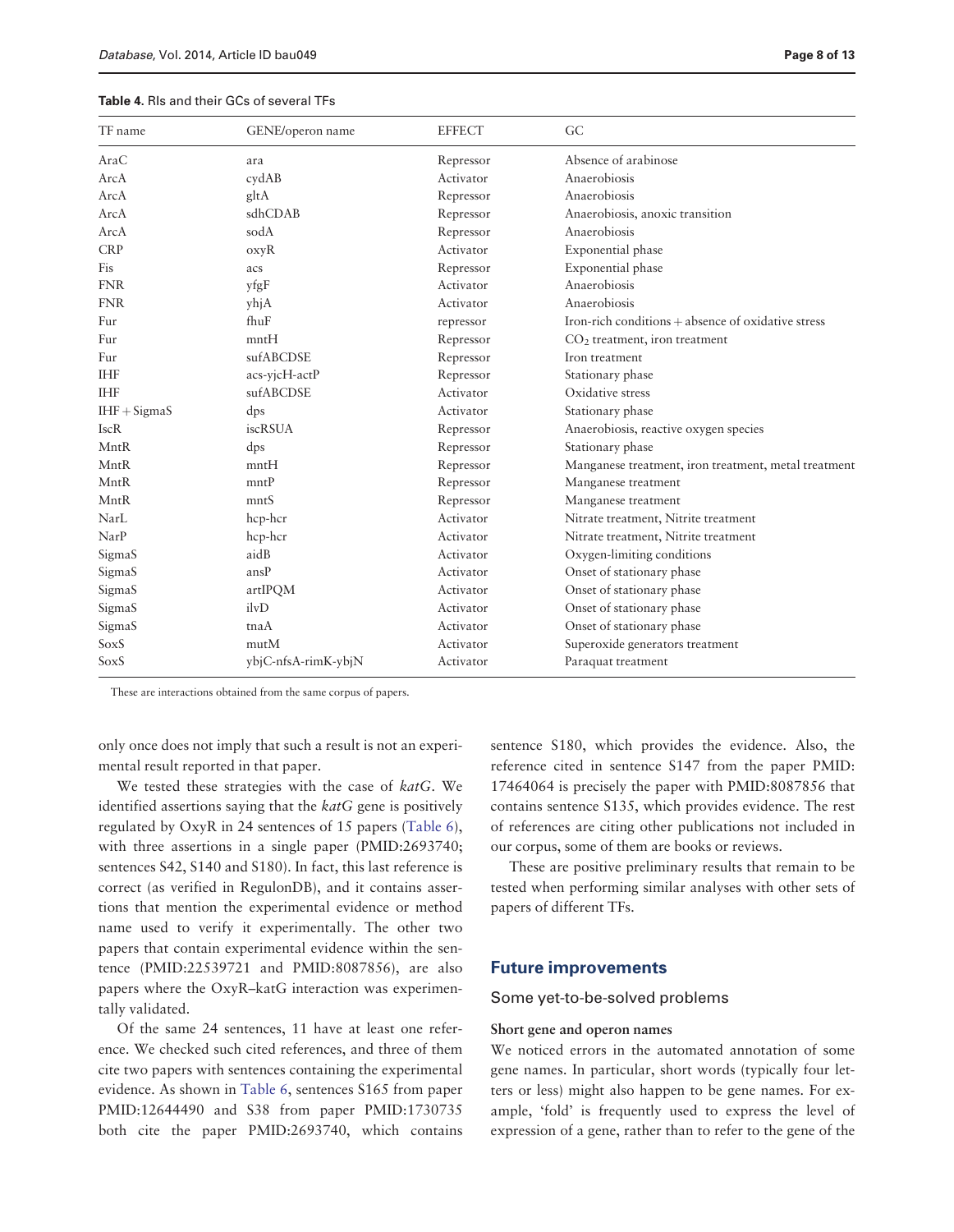#### <span id="page-8-0"></span>Table 5. GCs and their effect on target genes

| GС                                     | <b>EFFECT</b> | GENE/       |
|----------------------------------------|---------------|-------------|
|                                        |               | operon      |
|                                        |               | name        |
| 2,2'-dipyridyl treatment               | Induction     | mntH        |
| 2,2'-dipyridyl treatment               | Inhibition    | mntS        |
| 2,2'-dipyridyl treatment               | Induction     | isc         |
| 2,2'-dipyridyl treatment               | Induction     | suf         |
| Aerobiosis                             | Induction     | katG        |
| Anaerobiosis                           | Induction     | arcA        |
| Anaerobiosis                           | Induction     | hcp         |
| Anaerobiosis                           | Inhibition    | lctPRD      |
| Anaerobiosis + nitrate treatment       | Induction     | hcp         |
| Anaerobiosis + nitrite treatment       | Induction     | hcp         |
| Carbon starvation                      | Induction     | csiD        |
| Afur mutant                            | Induction     | ryhB        |
| $\Delta$ oxyR mutant                   | Induction     | sufA        |
| <b>EDTA</b> treatment                  | Induction     | mntH        |
| Exponential growth                     | Induction     | bolA        |
| Fructuronate treatment                 | Induction     | uxuAB       |
| Gluconate treatment                    | Inhibition    | gntP        |
| Glucose treatment                      | Inhibition    | gntP        |
| Glucose treatment                      | Inhibition    | oxyR        |
| Glucose treatment                      | Inhibition    | uxuAB       |
| Glucuronate treatment                  | Induction     | uxuAB       |
| Hydrogen peroxide treatment            | Induction     | fpr         |
| Hydrogen peroxide treatment            | Induction     | iscRSUA     |
| Hydrogen peroxide treatment            | Inhibition    | rplB        |
| Hydrogen peroxide treatment            | Induction     | sodA        |
| Hydrogen peroxide treatment            | Induction     | soxS        |
| Hydrogen peroxide treatment            | Induction     | yaeH        |
| Hydrogen peroxide treatment            | Induction     | ydcH        |
| Hydrogen peroxide treatment            | Induction     | ydeN        |
| Hydrogen peroxide treatment            | Inhibition    | yfdI        |
| Hydrogen peroxide treatment            | Induction     | ygaQ        |
| Hydrogen peroxide treatment            | Induction     | ytfK        |
| Hydrogen peroxide treatment            | Inhibition    | <b>fldA</b> |
| Hydrogen peroxide treatment +          | Induction     | $\sin fA$   |
| Afur mutant                            |               |             |
| Iron starvation                        | Induction     | mntH        |
| Iron starvation                        | Induction     | isc         |
| L-ascorbate + glutamine treatment      | Induction     | yiaK        |
| L-ascorbate + proline treatment        | Induction     | yiaK        |
| $L$ -ascorbate $+$ threonine treatment | Induction     | yiaK        |
| L-ascorbate treatment                  | Induction     | ulaA        |
| L-ascorbate treatment                  | Induction     | ulaG        |
| L-ascorbate treatment                  | Induction     | yiaK        |
| $L$ -ascorbate treatment $+$ early     | Regulation    | ahpC        |
| exponential phase                      |               |             |
| Mannonic amide treatment               | Induction     | uxuAB       |
| Menadione treatment                    | Induction     | ahpC        |
| Menadione treatment                    | Induction     | ryhB        |
| Menadione treatment                    | Induction     | sufA        |
| Menadione treatment + DoxyR            | Induction     | sufA        |
| Menadione treatment + DsoxRS           | Induction     | sufA        |
|                                        |               |             |

(continued)

|  | Table 5. Continued |
|--|--------------------|
|--|--------------------|

| GC                               | <b>EFFECT</b> | <b>GENE/</b> |
|----------------------------------|---------------|--------------|
|                                  |               | operon       |
|                                  |               | name         |
| Menadione treatment + DsoxS      | Induction     | sufA         |
| Mncl2 treatment                  | Induction     | sodA         |
| Nitrosative stress               | Induction     | hcp-hcr      |
| Nitrosative stress               | Induction     | hmp          |
| Nitrosative stress               | Induction     | yeaR-yoaG    |
| Nitrosative stress               | Induction     | ytfE         |
| Paraquat treatment               | Induction     | $f dA-fur$   |
| Paraquat treatment               | Induction     | oxyS         |
| Paraquat treatment               | Induction     | soxS         |
| Paraquat treatment               | Induction     | sufA         |
| Plumbagin treatment              | Induction     | sufA         |
| <b>PMS</b> treatment             | Induction     | ahpC         |
| PMS treatment                    | Induction     | $k$ at $G$   |
| PMS treatment                    | Induction     | ryhB         |
| $PMS$ treatment + $D$ fur mutant | Induction     | sufA         |
| Stationary phase                 | Induction     | katE         |
| Stationary phase                 | Inhibition    | oxyR         |
| Superoxide treatment             | No effect     | mntH         |

As discussed in the text, 'induction' and 'inhibition' are used here because there is no knowledge about the mechanism or TF involved in these interactions.

same name. Such errors were manually corrected. A partial solution to this problem would be the use of capitalization rules for genes and proteins, even if this strategy would not work with three-letter gene names. However, there can be cases where the authors do not follow the nomenclature conventions, which would be missed if we enforced strict capitalization rules in OntoGene/ODIN.

In some cases, it is not possible to identify the names of the genes affected by the RI because often a shortened form of the name of the operon is used, which creates ambiguity (several operons share the same shortened form). For this reason, it is necessary to create a list of these shortened names and add it to ODIN's annotation database.

We record the TFs with their proper names, such as ArcA, SoxR and OxyR. However, in some cases such TFs form part of a system, such as the system of the components in the case of ArcA. Several articles mention that a given gene is regulated by the ArcAB system. These cases cannot be currently identified with ODIN. However, adding the name of the system might solve the problem, as we know in this case that regulation is performed by ArcA because ArcB functions as a sensor and not as a DNAbinding transcriptional regulator. There are various similar cases, so we should identify the names that are used for such systems, create a list and store it in ODIN database so that they can be identified automatically. Additionally, we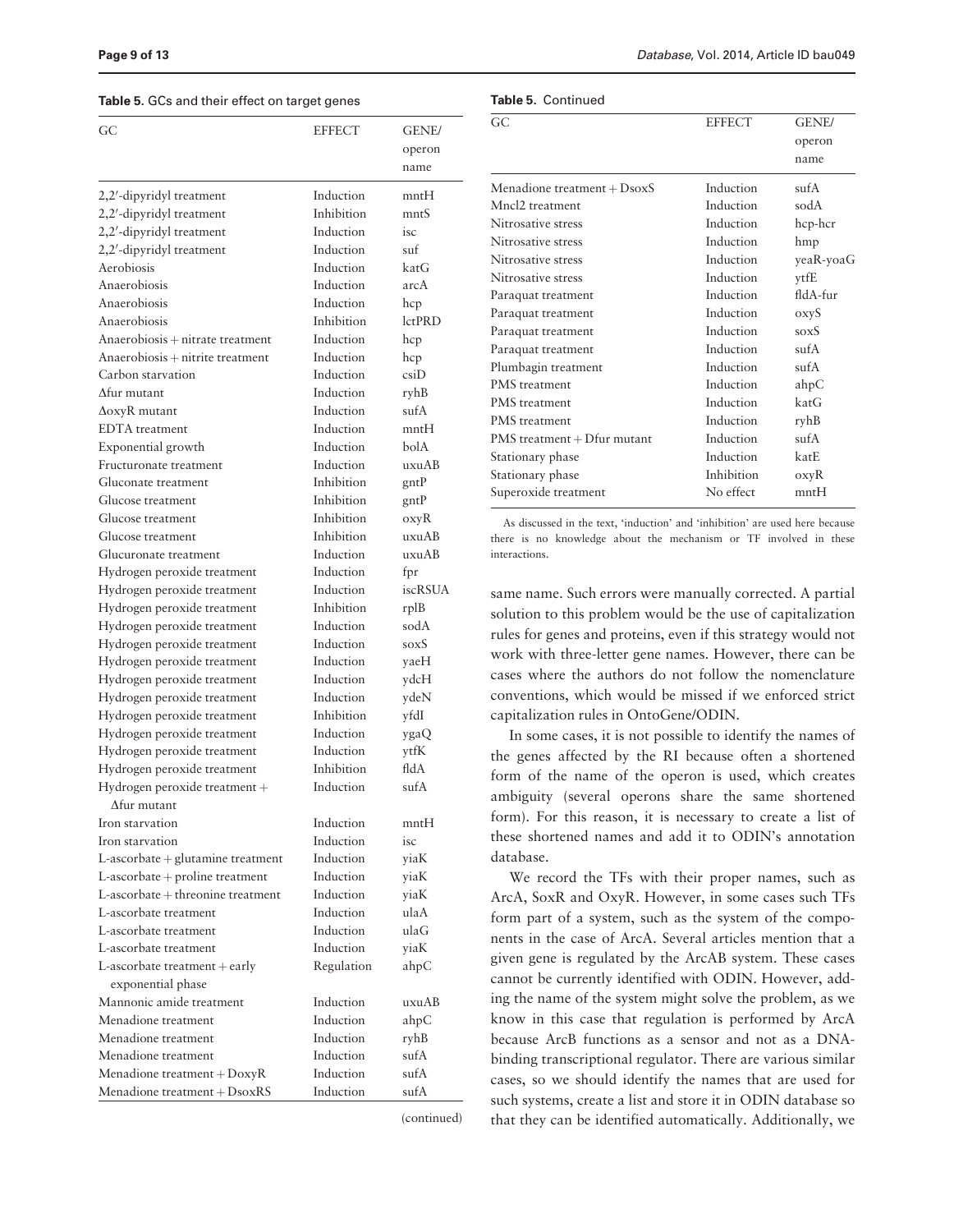| Sentence_ID      | Normalized structures | Information within the sentence | Paper              |
|------------------|-----------------------|---------------------------------|--------------------|
| S <sub>23</sub>  | $OxyR$ [+] kat $G$    |                                 | PMID:10419964 (15) |
| S17              | $OxyR$ [+] kat $G$    |                                 | PMID:12644490 (16) |
| S165             | $OxyR$ [+] kat $G$    | Reference (PMID:2693740)        | PMID:12644490 (16) |
| S116             | $OxyR$ [+] kat $G$    |                                 | PMID:15009899 (17) |
| S38              | $OxyR$ [+] kat $G$    | Reference (PMID:2693740)        | PMID:1730735 (18)  |
| <b>S208</b>      | $OxyR$ [+] kat $G$    | Reference                       | PMID:1730735 (18)  |
| S147             | $OxyR$ [+] kat $G$    | Reference (PMID:8087856)        | PMID:17464064 (19) |
| S157             | $OxyR$ [+] kat $G$    |                                 | PMID:17464064 (19) |
| S42              | $OxyR$ [?] kat $G$    |                                 | PMID:2693740 (20)  |
| S <sub>140</sub> | $OxyR$ [+] kat $G$    |                                 | PMID:2693740 (20)  |
| S180             | $OxyR$ [+] kat $G$    | Evidence                        | PMID:2693740 (20)  |
| S99              | $OxyR$ [?] kat $G$    |                                 | PMID:8990289 (21)  |
| S <sub>141</sub> | $OxyR$ [?] kat $G$    |                                 | PMID:8990289 (21)  |
| S106             | $OxyR$ [+] kat $G$    |                                 | PMID:9324269 (22)  |
| S <sub>27</sub>  | $OxyR$ [+] kat $G$    | Reference                       | PMID:11443091 (23) |
| S25              | $OxyR$ [+] kat $G$    | Reference                       | PMID:11443092 (24) |
| S <sub>94</sub>  | $OxyR$ [?] kat $G$    | Evidence                        | PMID:22539721 (25) |
| S118             | $OxyR$ [+] kat $G$    | Figure/Table                    | PMID:22539721 (25) |
| S <sub>20</sub>  | $H202$ [+] katG       | Reference                       | PMID:3045098 (26)  |
| S <sub>20</sub>  | $OxyR$ [+] kat $G$    | Reference                       | PMID:3045098 (26)  |
| S34              | OxyR [?] katG         | Reference                       | PMID:7868602 (27)  |
| S15              | OxyR [?] katG         |                                 | PMID:7984106 (28)  |
| S91              | OxyR [?] katG         | Reference linked                | PMID:7984106 (28)  |
| S135             | OxyR [?] katG         | Reference/evidence linked       | PMID:8087856 (29)  |

<span id="page-9-0"></span>**Table 6.** The  $(OxyR + katG)$  sentences in the corpus

The first column contains the ID of each sentence within the paper with PMID shown in the last column followed by their citation number in this paper. The third column indicates whether the sentence includes an evidence, a reference, an image or a table.

should create a way to automatically map the name of the system to the corresponding TF.

#### Limitations of single-sentence curation

Another problem to solve is the lack of clarity when a mutant is mentioned in a sentence without its description in the same sentence because the sentence-based curation approach hides the information needed for complete understanding (being it contained in a nonselected sentence). A similar problem is caused by anaphoric expressions such as the phrase 'this gene', where the actual name of the gene is mentioned in a previous sentence. We will modify ODIN to enable the user to inspect the previous and subsequent sentences when needed, to offer a larger context for curation.

A long-term goal is to use the system for a more specific, accurate and efficient curation. In the process of the curation experiment discussed here, we realized that it would be useful to distinguish interrogative or hypothetical sentences from affirmative ones because only the latter provide reliable data for curation.

We will continue and expand the activities described in this paper within the scope of a planned collaborative project with curators of the RegulonDB group and the OntoGene team. We will create new strategies to use

ODIN's filters to identify other types of information, for example, the conformation in which the TF is active, as we were able to identify several such cases during the work described in this article. For example, we often found the words 'reduced' and 'oxidized', which could be automatically marked as effectors, and generate the OxyR-reduced and OxyR-oxidized conformations. We could also direct the search towards the regulation of the activation and deactivation of TFs, which will require specific strategies.

### Towards the automation of the process

Overall, our results show that ODIN is a very useful instrument to help in what we call assisted-manual curation of RegulonDB.

Our future goal is to advance towards automating several steps of the curation process. Some observations made during this study will help to generate improved versions of the tools and terminological resources for this purpose. For example, because all TFs are also genes, they belong to two dictionaries in ODIN. However, if we want to curate only GC-related sentences, it would be better not to include the TFs in the list of genes used as a filter because the terms related to an effect found in a sentence with a GC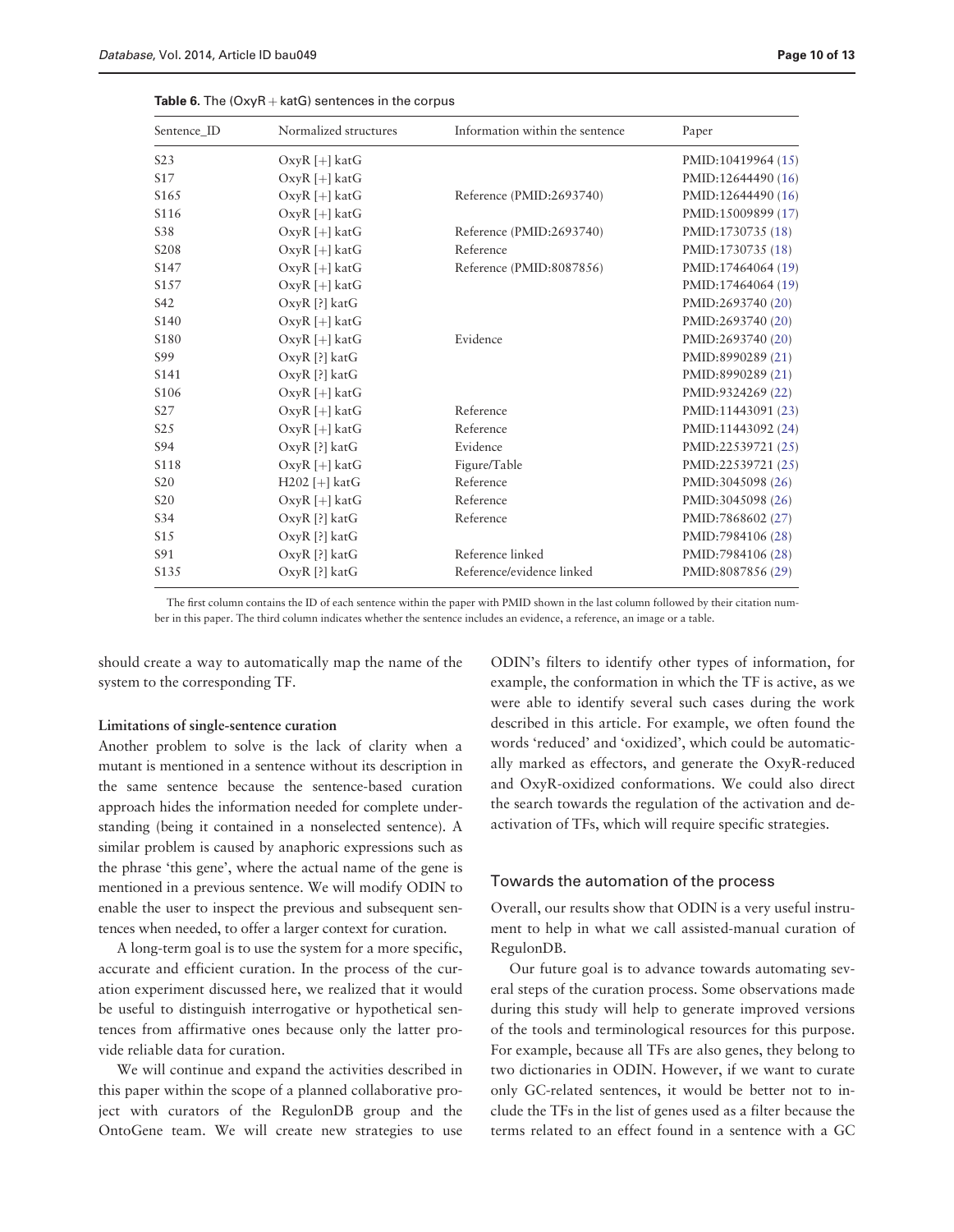are also found in sentences that contain only information on RIs. It is true that we may need to implement a different strategy so that we do not lose RIs of autoregulation. We also found GC-related data that regulate the activity of the TFs, and their mechanisms, even if not necessarily at the level of transcription (data not shown). This is also useful information for RegulonDB.

In this work, all informative sentences were read by a human expert curator, who had to perform additional tasks to generate the final data to feed RegulonDB. An important observation is that an automated curation process should not be based on single articles, but instead on sets of related articles, for example, all those discussing a specific TF, as here illustrated here. It would then be possible to aggregate information across different articles, for example, taking into account the frequency of a given assertion, to increase the reliability of the results. The confidence of such results would increase with the number of articles. The case of the  $flu$  gene regulated by the OxyR TF, we mentioned above is a good example, with 'negative regulation' mentioned 65 times, whereas mention of 'positive regulation' occurred only once.

In addition to the frequency of sentences representing the same information, we can also use sentences with partial information, but that are complementary among them. For example, if only a sentence mentions that MntR positively regulates  $mntP$  in the presence of manganese ('MntR [-] mntS [manganese]'), but there are many other sentences that contain a partial presentation of the same information ('[MntR [-] *mntS*] or [-]*mntS* [manganese]'), these additional sentences contribute to belief in the full statement derived from the first sentence.

In some cases, we know that a TF is active under a given GC, and we find a sentence stating that the target gene is activated under those precise conditions, as well as another sentence saying that the target gene is activated by that TF. Given their consistency, these two sentences complement each other. Consider the following example. FNR is a protein known to be active under anaerobic conditions. A sentence mentions that 'FNR inhibits the expression of yfgF', and another sentence say that 'the expression of the gene yfgF is inhibited under anaerobic conditions'.

- FNR  $[-]$  yfgF
- [-] yfgF [anaerobiosis]

It was attractive to hypothesize the (FNR [-]  $yfgF$ [anaerobiosis]) statement, which was eventually found in an article.

We also have to analyze cases of sentences with mutants, in particular, we need to identify how they are described in a sentence. For example, the mutants that we found in this work were described as  $\triangle$ soxRS,  $\triangle$ soxS and  $\Delta$ oxyR. Once we are able to identify mutants, we will be

able to enrich our consistency when combining information on mutant and TF effects, which should be opposite under the same GCs.

We think it will also help to implement tools that identify the location within the paper (abstract, images, tables, etc.) of pieces of knowledge like RIs and GCs.

## Conclusions and future work

The curation experiment reported here clearly shows that efficient text-mining tools coupled with a customized interface can significantly increase the efficiency and productivity of specific biocuration activities. We were able to identify 100% of the RIs contained in RegulonDB, both for OxyR and for additional TFs described in this corpus of 48 papers by inspecting only 11.4% of the sentences in these papers. Thus, the quality of our traditional curation is preserved in this new process that is based on reading only the set of informative sentences generated by ODIN.

The main goal of this exploratory project is to apply the technology offered by the customized ODIN to learn and sketch a more comprehensive strategy for the semiautomated, or automated if possible, extraction of all GCs present in the full corpus of >5000 papers supporting the mechanisms available in RegulonDB, but that await curation.

Our hypothesis that identification of sentences mentioning target genes and an effect would also identify information on the GCs worked very well, as illustrated by the excellent results obtained. A total of seventy six percent of the OxyR interactions obtained now have identified GC. Additionally, we also identified 67 GCs without identifying the TF, as described in [Table 5](#page-8-0). As already mentioned, identifying the GCs corresponding to every RI for >200 TFs of the best-characterized regulatory bacterial network will be an important step forward in the overall value of RegulonDB, with an important impact in the understanding of the functioning of this network.

It is important to remember that the corpus of papers we evaluated was generated based on OxyR regulation as curated in RegulonDB, which, given the complex regulation by multiple TFs, also included papers dealing with other TFs. We were able to identify RIs and GCs for several of them. These can be further validated when performing the same curation strategy but in the context of the set of their specific corpus of related papers. This would provides additional opportunities to enhance the reliability of automated extraction strategies within complex biological regulatory networks.

The strategy was not specifically designed for papers already curated and with RIs. This set of previously curated papers was used to test the strategy and measure its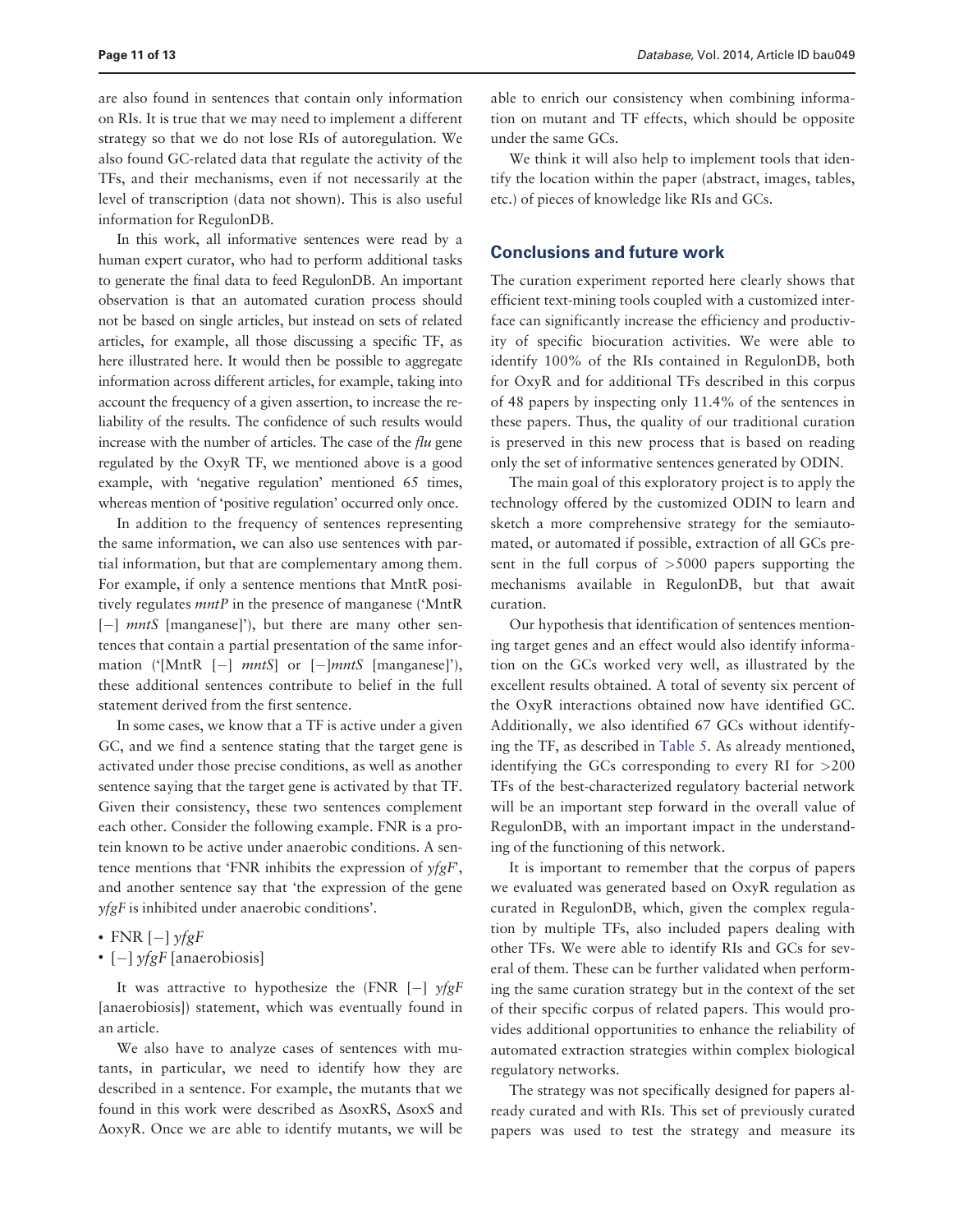<span id="page-11-0"></span>efficiency; moreover, the set contains papers that have no data on RIs or GCs. The same strategy will be used with similar sets of papers for the many more TFs and their GCs. We will be able to reestimate its efficiency, which we expect to be similar because there are no reasons for the system to behave differently. Certainly, we are dealing with the same type of knowledge, always about gene regulation, and therefore the same set of verbs for describing activation and repression of target genes are used, except that the names of genes, TFs and GCs will change accordingly for each set of papers. As we proceed, we will learn and improve the system designed precisely for biocuration of microbial gene regulation. Using this technology within precurated literature in a much larger set of papers will enhance the robustness of our measurement of efficiency. This will support the utilization of this tool for the sake of our everyday curation. Furthermore, given the evolutionary conservation of the logics of gene regulation, we believe that this technology can be applied to literature dealing with other organisms, provided their corresponding list of genes is available.

We will gradually automatize much of the most repetitive activities of the curation process, and therefore free up the creative resources of the curators for more challenging tasks, and make possible a much more efficient and comprehensive curation process.

## Acknowledgments

We acknowledge support by UNAM for the RegulonDB team, César Bonavides-Martínez and Víctor Del Moral for computational support.

## Funding

Y.I.B.-M. is supported by Consejo Nacional de Ciencia y Tecnología (CONACyT) (12886/10435) through the SNI program given to J.C.-V. The OntoGene group is partially supported by the Swiss National Science Foundation (grant 105315\_130558/1) and by Pharma Research and Early Development Informatics at F. Hoffmann - La Roche. Funding for open access charge: CONACYT (12886).

Conflict of interest. None declared.

## **References**

- 1. Huerta,A.M., Salgado,H., Thieffry,D. et al. (1998) RegulonDB: a database on transcriptional regulation in Escherichia coli. Nucleic Acids Res., 26, 55–59.
- 2. Salgado,H., Peralta-Gil, M., Gama-Castr,S. et al. (2013) RegulonDB v8.0: omics data sets, evolutionary conservation, regulatory phrases, cross-validated gold standards and more. Nucleic Acids Res., 41, D203–D213.
- 3. Rinaldi,F. Kappeler,T., Kaljurand,K. et al. (2008) OntoGene in BioCreative II. Genome Biol., 9, S13.
- 4. Rinaldi,F., Clematide,S., Garten,Y. et al. (2012) Using ODIN for a PharmGKB revalidation experiment. Database (Oxford), 2012, bas021.
- 5. Rinaldi,F., Clematide,S., Hafner,S. et al. (2012) Using the OntoGene pipeline for the triage task of BioCreative 2012. The Database (Oxford), 2013, bas053.
- 6. Storz,G., Tartaglia,L.A. and Ames,B.N. (1990) Transcriptional regulator of oxidative stress-inducible genes: direct activation by oxidation. Science, 248, 189–194.
- 7. Lee,C., Lee,S.M., Mukhopadhyay P. et al. (2004) Redox regulation of OxyR requires specific disulfide bond formation involving a rapid kinetic reaction path. Nat. Struct. Mol. Biol., 11, 1179–1185.
- 8. Waters,L.S., Sandoval,M. and Storz,G. (2011) The Escherichia coli MntR miniregulon includes genes encoding a small protein and an efflux pump required for manganese homeostasis. J. Bacteriol., 193, 5887–5897.
- 9. Kullik,I., Toledano,M.B., Tartaglia,L.A. et al. (1995) Mutational analysis of the redox-sensitive transcriptional regulator OxyR: regions important for oxidation and transcriptional activation. J. Bacteriol., 177, 1275–1284.
- 10. Meysman P., Sonego P., Bianco L., Fu Q., Ledezma-Tejeida D., Gama-Castro S., Liebens V., Michiels J., Laukens K., Marchal K., Collado-Vides J., Engelen K. (2014) COLOMBOS v2.0: an ever expanding collection of bacterial expression compendia. Nucleic Acids Res. 42:D649–53.
- 11. Hu,J.C., Sherlock,G., Siegele,D.A. et al. (2014) PortEco: a resource for exploring bacterial biology through high-throughput data and analysis tools. Nucleic Acids Res., 42, D677–D684.
- 12. Keseler,I.M., Mackie,A., Peralta-Gil,M. et al. (2013) EcoCyc: fusing model organism databases with systems biology. Nucleic Acids Res., 41, D605–D612.
- 13. Weiss,V., Medina-Rivera,A., Huerta,A.M. et al. (2013) Evidence classification of high-throughput protocols and confidence integration in RegulonDB. Database (Oxford), 2013, bas059.
- 14. Tao,K., Makino,K., Yonei,S. et al. (1991) Purification and characterization of the Escherichia coli OxyR protein, the positive regulator for a hydrogen peroxide-inducible regulon. J. Biochem., 109, 262–266.
- 15. Zheng,M., Doan,B., Schneider,T.D. et al. (1999) OxyR and SoxRS regulation of fur. J. Bacteriol., 181, 4639–4643.
- 16. Wallecha,A., Correnti,J., Munster,V. et al. (2003) Phase variation of Ag43 is independent of the oxidation state of OxyR. J. Bacteriol., 185, 2203–2209.
- 17. Lee,J.H., Yeo,W.S. and Roe,J.H. (2004) Induction of the sufA operon encoding Fe-S assembly proteins by superoxide generators and hydrogen peroxide: involvement of OxyR, IHF and an unidentified oxidant-responsive factor. Mol. Microbiol., 51, 1745–1755.
- 18. Tartaglia,L.A., Gimeno,C.J., Storz,G. et al. (1992) Multidegenerate DNA recognition by the OxyR transcriptional regulator. J. Biol. Chem., 267, 2038–2045.
- 19. Partridge,J.D., Poole,R.K. and Green,J. (2007) The Escherichia coli yhjA gene, encoding a predicted cytochrome c peroxidase, is regulated by FNR and OxyR. Microbiology, 153, 1499–1507.
- 20. Tartaglia,L.A., Storz,G. and Ames,B.N. (1989) Identification and molecular analysis of oxyR-regulated promoters important for the bacterial adaptation to oxidative stress. J. Mol Biol., 210, 709–719.